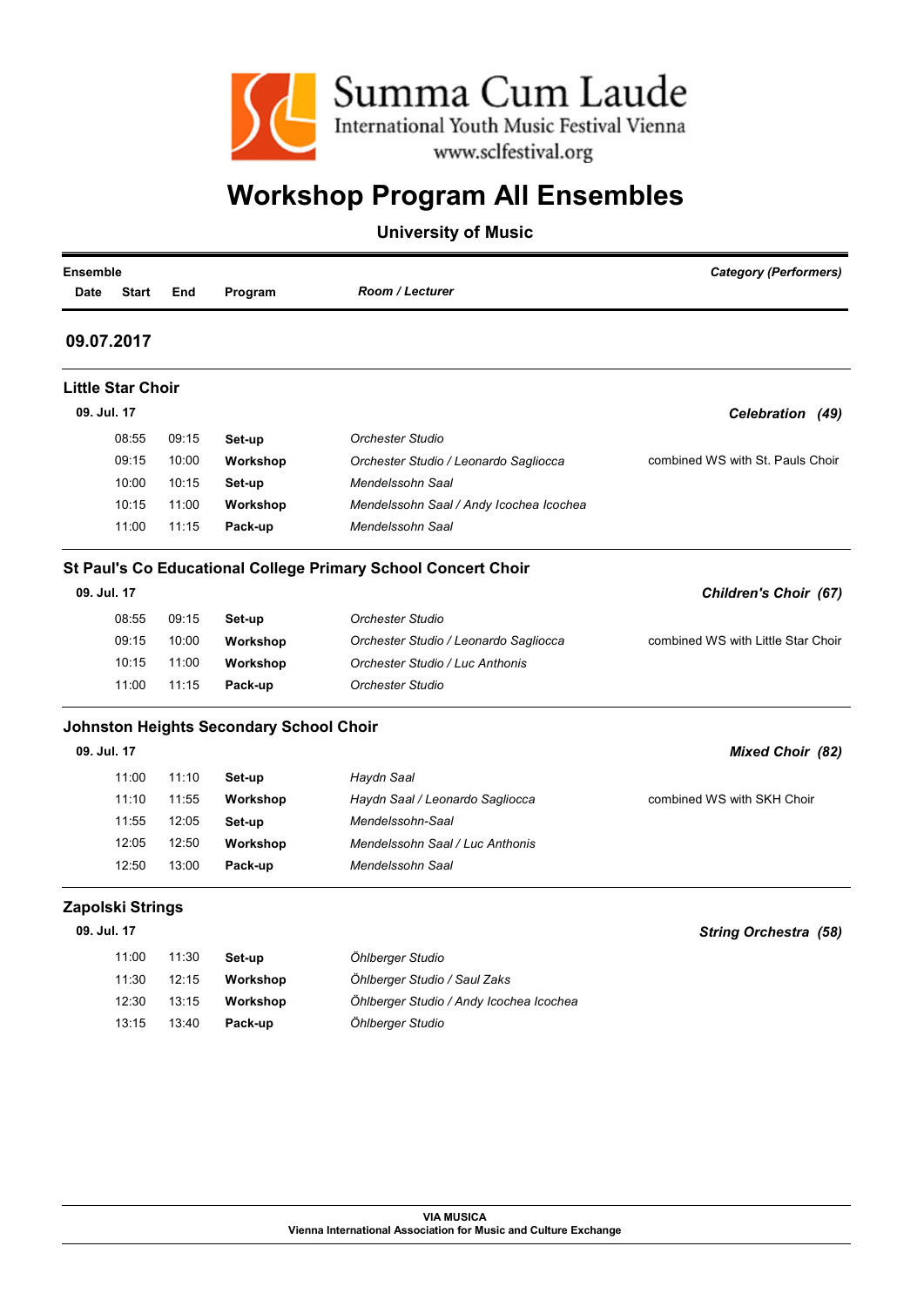

#### University of Music

|             | Ensemble            |       |                                          |                                         | <b>Category (Performers)</b>    |  |
|-------------|---------------------|-------|------------------------------------------|-----------------------------------------|---------------------------------|--|
| Date        | <b>Start</b>        | End   | Program                                  | <b>Room / Lecturer</b>                  |                                 |  |
|             |                     |       |                                          |                                         |                                 |  |
|             |                     |       | <b>SKH Lam Kau Mow Secondary School</b>  |                                         |                                 |  |
| 09. Jul. 17 |                     |       |                                          |                                         | <b>Mixed Choir (39)</b>         |  |
|             | 11:00               | 11:10 | Set-up                                   | Haydn-Saal                              |                                 |  |
|             | 11:10               | 11:55 | Workshop                                 | Haydn Saal / Leonardo Sagliocca         | combined WS with Johnsthon Heig |  |
|             | 12:50               | 13:00 | Set-up                                   | Schumann Saal                           |                                 |  |
|             | 13:00               | 13:45 | Workshop                                 | Schumann Saal / Luc Anthonis            |                                 |  |
|             | 15:30               | 16:15 | Workshop                                 | Schumann Saal / Andy Icochea Icochea    | combined WS with Efroni Choir   |  |
|             | 16:15               | 16:25 | Pack-up                                  | Schumann Saal                           |                                 |  |
|             | <b>Efroni Choir</b> |       |                                          |                                         |                                 |  |
| 09. Jul. 17 |                     |       |                                          |                                         | Celebration (36)                |  |
|             | 15:10               | 15:30 | Set-up                                   | Schumann Saal                           |                                 |  |
|             | 15:30               | 16:15 | Workshop                                 | Schumann Saal / Andy Icochea Icochea    | combined workshop with SKH Lam  |  |
|             | 16:15               | 16:25 | Pack-up                                  | Schumann Saal                           |                                 |  |
|             |                     |       | <b>Manila Symphony Junior Orchestra</b>  |                                         |                                 |  |
| 09. Jul. 17 |                     |       |                                          |                                         | <b>String Orchestra (38)</b>    |  |
|             | 12:15               | 12:45 | Set-up                                   | <b>Orchester Studio</b>                 |                                 |  |
|             | 12:45               | 13:30 | Workshop                                 | Orchester Studio / Saul Zaks            |                                 |  |
|             | 13:45               | 14:30 | Workshop                                 | Orchester Studio / Andy Icochea Icochea |                                 |  |
|             | 14:30               | 14:50 | Pack-up                                  | <b>Orchester Studio</b>                 |                                 |  |
|             |                     |       | <b>OJPA - Alicante's Youth Orchestra</b> |                                         |                                 |  |
| 09. Jul. 17 |                     |       |                                          |                                         | Symphony Orchestra (80)         |  |
|             | 12:40               | 13:05 | Set-up                                   | Haydn Saal                              |                                 |  |
|             | 13:05               | 13:50 | Workshop                                 | Haydn Saal / David Slater               |                                 |  |
|             | 14:05               | 14:50 | Workshop                                 | Haydn Saal / Saul Zaks                  |                                 |  |
|             | 14:50               | 15:15 | Pack-up                                  | Haydn Saal                              |                                 |  |
|             |                     |       | <b>New Jersey Youth Symphony</b>         |                                         |                                 |  |
| 09. Jul. 17 |                     |       |                                          |                                         | <b>Symphony Orchestra (90)</b>  |  |
|             | 13:40               | 14:05 | Set-up                                   | Öhlberger Studio                        |                                 |  |
|             | 14:05               | 14:50 | Workshop                                 | Öhlberger Studio / David Slater         |                                 |  |
|             | 15:10               | 15:55 | Workshop                                 | Öhlberger Studio / Saul Zaks            |                                 |  |
|             | 15:55               | 16:15 | Pack-up                                  | Öhlberger Studio                        |                                 |  |

VIA MUSICA Vienna International Association for Music and Culture Exchange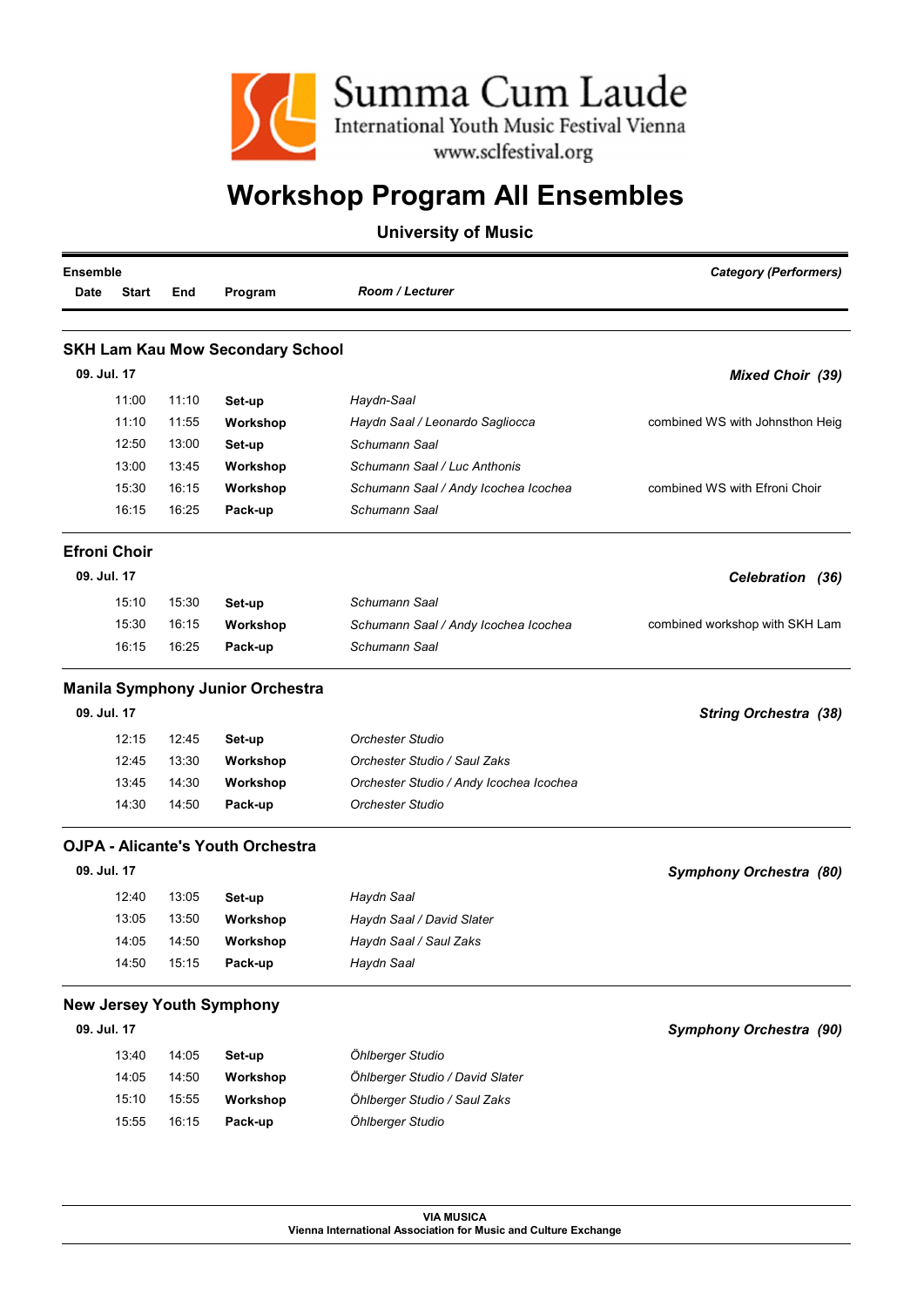

|                                  |                                                                                                                                                                                              |                                                                                                    |                                           | Ensemble                                                                                                                                                                                                                                                                                   |
|----------------------------------|----------------------------------------------------------------------------------------------------------------------------------------------------------------------------------------------|----------------------------------------------------------------------------------------------------|-------------------------------------------|--------------------------------------------------------------------------------------------------------------------------------------------------------------------------------------------------------------------------------------------------------------------------------------------|
| <b>Room / Lecturer</b>           | Program                                                                                                                                                                                      | End                                                                                                | <b>Start</b>                              | Date                                                                                                                                                                                                                                                                                       |
|                                  |                                                                                                                                                                                              |                                                                                                    |                                           |                                                                                                                                                                                                                                                                                            |
|                                  |                                                                                                                                                                                              |                                                                                                    |                                           |                                                                                                                                                                                                                                                                                            |
|                                  |                                                                                                                                                                                              |                                                                                                    |                                           | 09. Jul. 17                                                                                                                                                                                                                                                                                |
| Mendelssohn Saal                 | Set-up                                                                                                                                                                                       | 14:00                                                                                              | 13:45                                     |                                                                                                                                                                                                                                                                                            |
| Mendelssohn Saal / Luc Anthonis  | Workshop                                                                                                                                                                                     | 14:45                                                                                              | 14:00                                     |                                                                                                                                                                                                                                                                                            |
| Mendelssohn Saal / David Slater  | Workshop                                                                                                                                                                                     | 15:45                                                                                              | 15:00                                     |                                                                                                                                                                                                                                                                                            |
| Mendelssohn Saal                 | Pack-up                                                                                                                                                                                      | 16:00                                                                                              | 15:45                                     |                                                                                                                                                                                                                                                                                            |
|                                  |                                                                                                                                                                                              |                                                                                                    |                                           |                                                                                                                                                                                                                                                                                            |
|                                  |                                                                                                                                                                                              |                                                                                                    |                                           | 09. Jul. 17                                                                                                                                                                                                                                                                                |
| Mendelssohn Saal                 | Set-up                                                                                                                                                                                       | 14:00                                                                                              | 13:45                                     |                                                                                                                                                                                                                                                                                            |
| Mendelssohn Saal / Luc Anthonis  | Workshop                                                                                                                                                                                     | 14:45                                                                                              | 14:00                                     |                                                                                                                                                                                                                                                                                            |
| Mendelssohn Saal / David Slater  | Workshop                                                                                                                                                                                     | 15:45                                                                                              | 15:00                                     |                                                                                                                                                                                                                                                                                            |
| Mendelssohn Saal                 | Pack-up                                                                                                                                                                                      | 16:00                                                                                              | 15:45                                     |                                                                                                                                                                                                                                                                                            |
|                                  |                                                                                                                                                                                              |                                                                                                    |                                           |                                                                                                                                                                                                                                                                                            |
|                                  |                                                                                                                                                                                              |                                                                                                    |                                           | 09. Jul. 17                                                                                                                                                                                                                                                                                |
|                                  |                                                                                                                                                                                              |                                                                                                    |                                           |                                                                                                                                                                                                                                                                                            |
|                                  |                                                                                                                                                                                              |                                                                                                    |                                           |                                                                                                                                                                                                                                                                                            |
|                                  |                                                                                                                                                                                              |                                                                                                    |                                           |                                                                                                                                                                                                                                                                                            |
| Orchester Studio                 | Pack-up                                                                                                                                                                                      | 18:00                                                                                              | 17:30                                     |                                                                                                                                                                                                                                                                                            |
|                                  |                                                                                                                                                                                              |                                                                                                    |                                           |                                                                                                                                                                                                                                                                                            |
|                                  |                                                                                                                                                                                              |                                                                                                    |                                           | 09. Jul. 17                                                                                                                                                                                                                                                                                |
|                                  |                                                                                                                                                                                              | 15:45                                                                                              | 15:20                                     |                                                                                                                                                                                                                                                                                            |
| Haydn Saal / Hermann Pallhuber   |                                                                                                                                                                                              | 16:30                                                                                              | 15:45                                     |                                                                                                                                                                                                                                                                                            |
| Haydn Saal / Johann Mösenbichler |                                                                                                                                                                                              | 17:30                                                                                              | 16:45                                     |                                                                                                                                                                                                                                                                                            |
| Haydn Saal                       | Pack-up                                                                                                                                                                                      | 17:55                                                                                              | 17:30                                     |                                                                                                                                                                                                                                                                                            |
|                                  |                                                                                                                                                                                              |                                                                                                    |                                           |                                                                                                                                                                                                                                                                                            |
|                                  |                                                                                                                                                                                              |                                                                                                    |                                           | 09. Jul. 17                                                                                                                                                                                                                                                                                |
| Schumann Saal                    |                                                                                                                                                                                              | 16:45                                                                                              | 16:25                                     |                                                                                                                                                                                                                                                                                            |
|                                  |                                                                                                                                                                                              |                                                                                                    |                                           |                                                                                                                                                                                                                                                                                            |
|                                  |                                                                                                                                                                                              |                                                                                                    |                                           |                                                                                                                                                                                                                                                                                            |
| Schumann Saal                    | Pack-up                                                                                                                                                                                      | 19:00                                                                                              | 18:30                                     |                                                                                                                                                                                                                                                                                            |
|                                  | <b>Orchester Studio</b><br>Orchester Studio / Johann Mösenbichler<br>Orchester Studio / Hermann Pallhuber<br>Haydn Saal<br>Schumann Saal / David Slater<br>Schumann Saal / Hermann Pallhuber | Set-up<br>Workshop<br>Workshop<br>Set-up<br>Workshop<br>Workshop<br>Set-up<br>Workshop<br>Workshop | 15:45<br>16:30<br>17:30<br>17:30<br>18:30 | <b>Ballarat Grammar Senior Strings</b><br><b>Chapel of St. Mark Chamber Choir (Ballarat Grammar)</b><br><b>Pacific Symphony Youth Wind Ensemble</b><br>15:15<br>15:45<br>16:45<br>Osaka Toin High School Symphonic Band<br><b>Master Cat Music Center Chongqing Band</b><br>16:45<br>17:45 |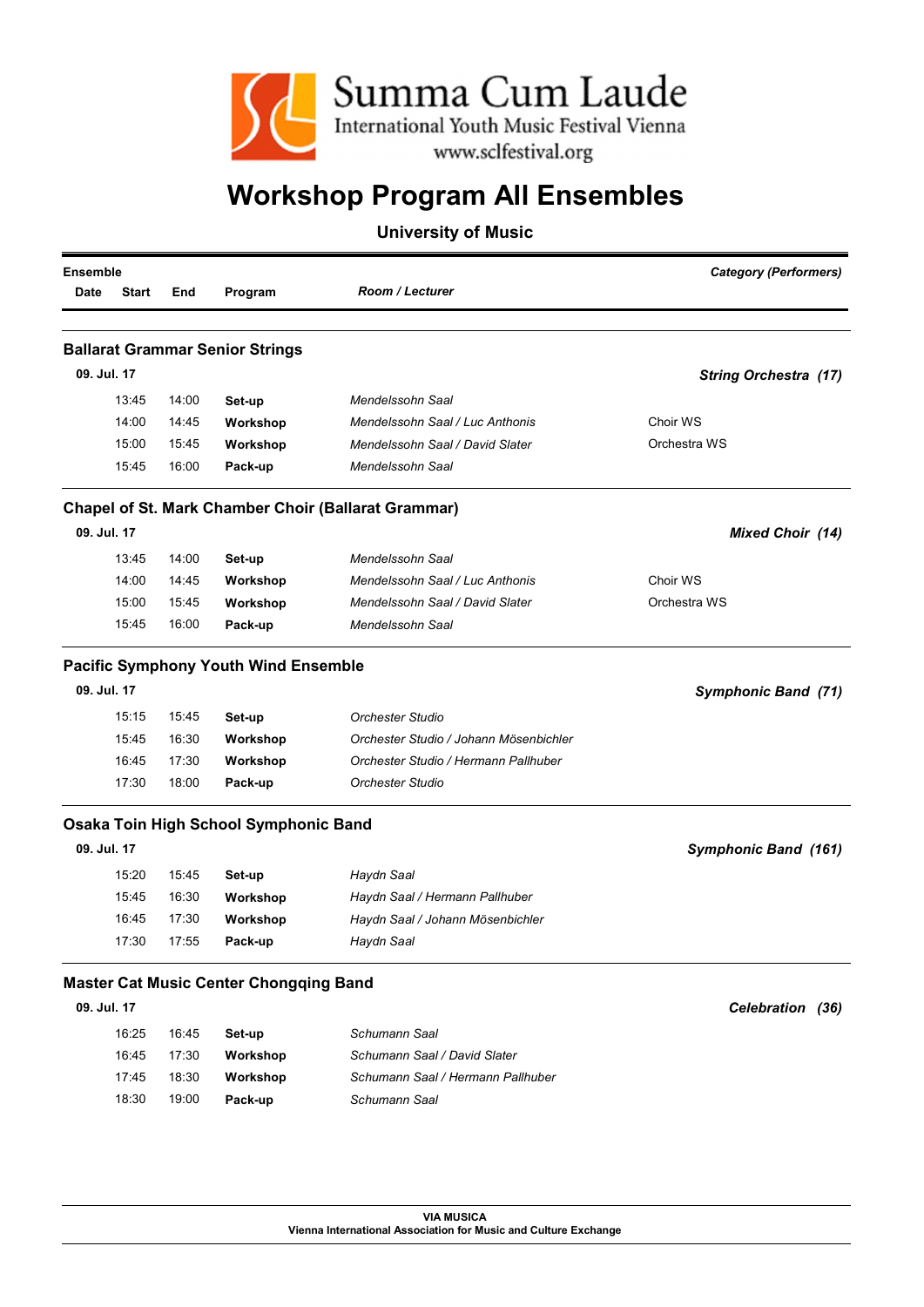

| Ensemble    |              |       |          |                                                                     | Category (Performers)      |  |
|-------------|--------------|-------|----------|---------------------------------------------------------------------|----------------------------|--|
| <b>Date</b> | <b>Start</b> | End   | Program  | <b>Room / Lecturer</b>                                              |                            |  |
|             |              |       |          |                                                                     |                            |  |
|             |              |       |          | <b>St Paul's Co Educational College Primary School Music Makers</b> |                            |  |
| 09. Jul. 17 |              |       |          |                                                                     | <b>Celebration</b><br>(20) |  |
|             | 17:00        | 17:45 | Set-up   | Mendelssohn Saal                                                    |                            |  |
|             | 17:45        | 18:30 | Workshop | Mendelssohn Saal / David Slater                                     |                            |  |
|             | 18:30        | 19:00 | Pack-up  | Mendelssohn Saal                                                    |                            |  |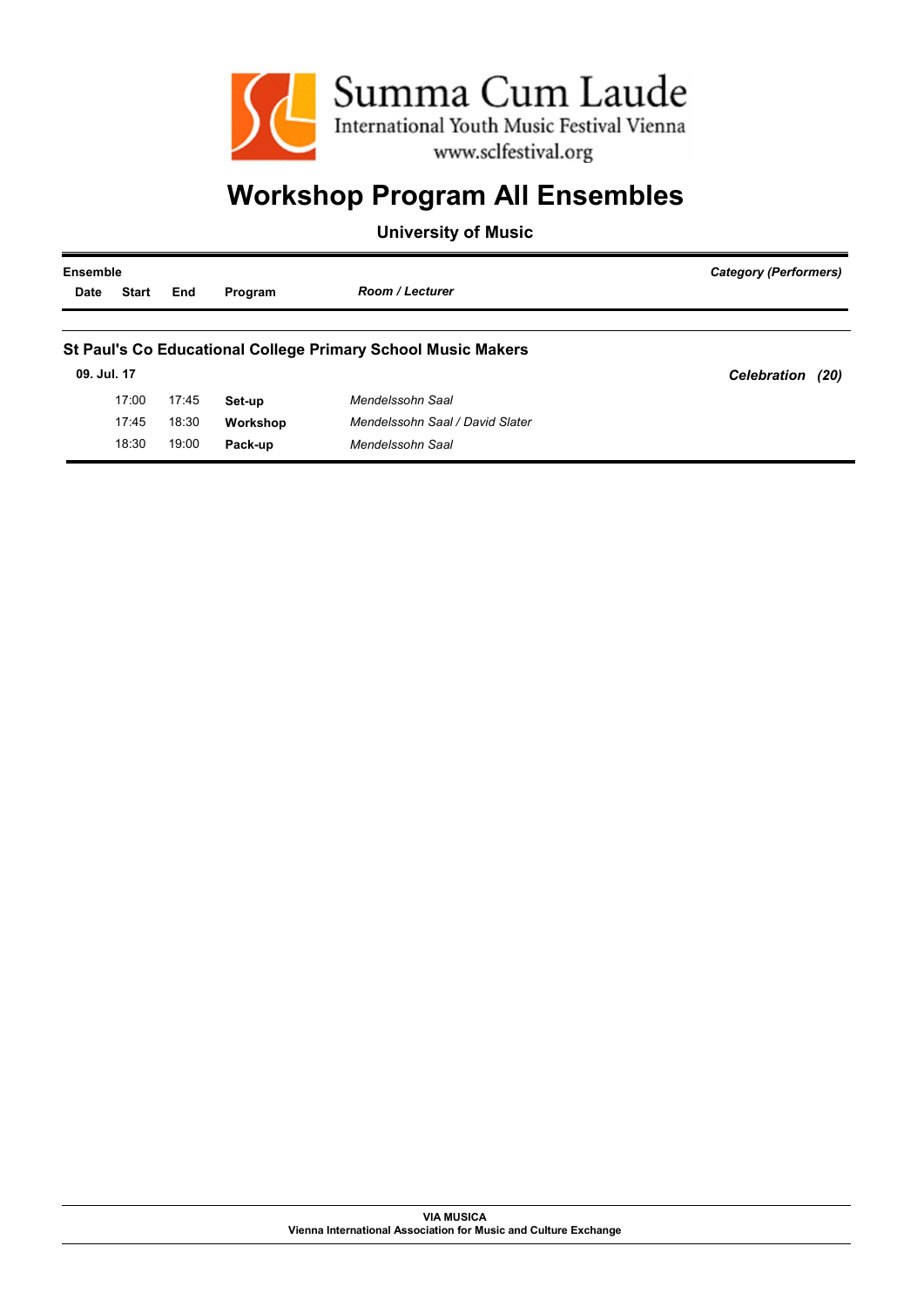

| <b>Ensemble</b><br>Date | <b>Start</b> | End                             | Program                                           | <b>Room / Lecturer</b>                    | <b>Category (Performers)</b>   |
|-------------------------|--------------|---------------------------------|---------------------------------------------------|-------------------------------------------|--------------------------------|
|                         | 10.07.2017   |                                 |                                                   |                                           |                                |
|                         |              |                                 | The Kiryat Ono Youth Concert Band                 |                                           |                                |
| 10. Jul. 17             |              |                                 |                                                   |                                           | Symphonic Band (35)            |
|                         | 09:00        | 09:35                           | Set-up                                            | <b>Orchester Studio</b>                   |                                |
|                         | 09:35        | 10:20                           | Workshop                                          | Orchester Studio / Philipp Pointner       |                                |
|                         | 10:35        | 11:20                           | Workshop                                          | Orchester Studio / Christoph Ehrenfellner |                                |
|                         | 11:20        | 11:50                           | Pack-up                                           | <b>Orchester Studio</b>                   |                                |
|                         |              | <b>Chin-Ai String Orchestra</b> |                                                   |                                           |                                |
| 10. Jul. 17             |              |                                 |                                                   |                                           | <b>String Orchestra (31)</b>   |
|                         | 09:35        | 10:00                           | Set-up                                            | Schumann Saal                             |                                |
|                         | 10:00        | 10:45                           | Workshop                                          | Schumann Saal / Georg Mark                |                                |
|                         | 11:00        | 11:45                           | Workshop                                          | Schumann Saal / Philipp Pointner          |                                |
|                         | 11:45        | 12:00                           | Pack-up                                           | Schumann Saal                             |                                |
|                         |              |                                 | <b>Florida Symphony Youth Orchestra</b>           |                                           |                                |
| 10. Jul. 17             |              |                                 |                                                   |                                           | <b>Symphony Orchestra (55)</b> |
|                         | 10:00        | 10:30                           | Set-up                                            | Öhlberger Studio                          |                                |
|                         | 10:30        | 11:15                           | Workshop                                          | Öhlberger Studio / Saul Zaks              |                                |
|                         | 11:30        | 12:15                           | Workshop                                          | Öhlberger Studio / Georg Mark             |                                |
|                         | 13:30        | 14:15                           | Workshop                                          | Öhlberger Studio / David Slater           |                                |
|                         | 14:15        | 14:55                           | Pack-up                                           | Öhlberger Studio                          |                                |
|                         |              |                                 | <b>Camberwell Girls Grammar School Tour Choir</b> |                                           |                                |
| 10. Jul. 17             |              |                                 |                                                   |                                           | Celebration (30)               |
|                         | 11:50        | 12:20                           | Set-up                                            | <b>Orchester Studio</b>                   |                                |
|                         | 12:20        | 13:05                           | Workshop                                          | Orchester Studio / Philipp Pointner       | Symhony and String Orch. WS    |
|                         | 13:05        | 13:25                           | Set-up                                            | Mendelssohn Saal                          |                                |
|                         | 13:25        | 14:10                           | Workshop                                          | Mendelssohn Saal / Saul Zaks              | Choir Workshop                 |
|                         | 14:10        | 14:20                           | Pack-up                                           | Mendelssohn Saal                          |                                |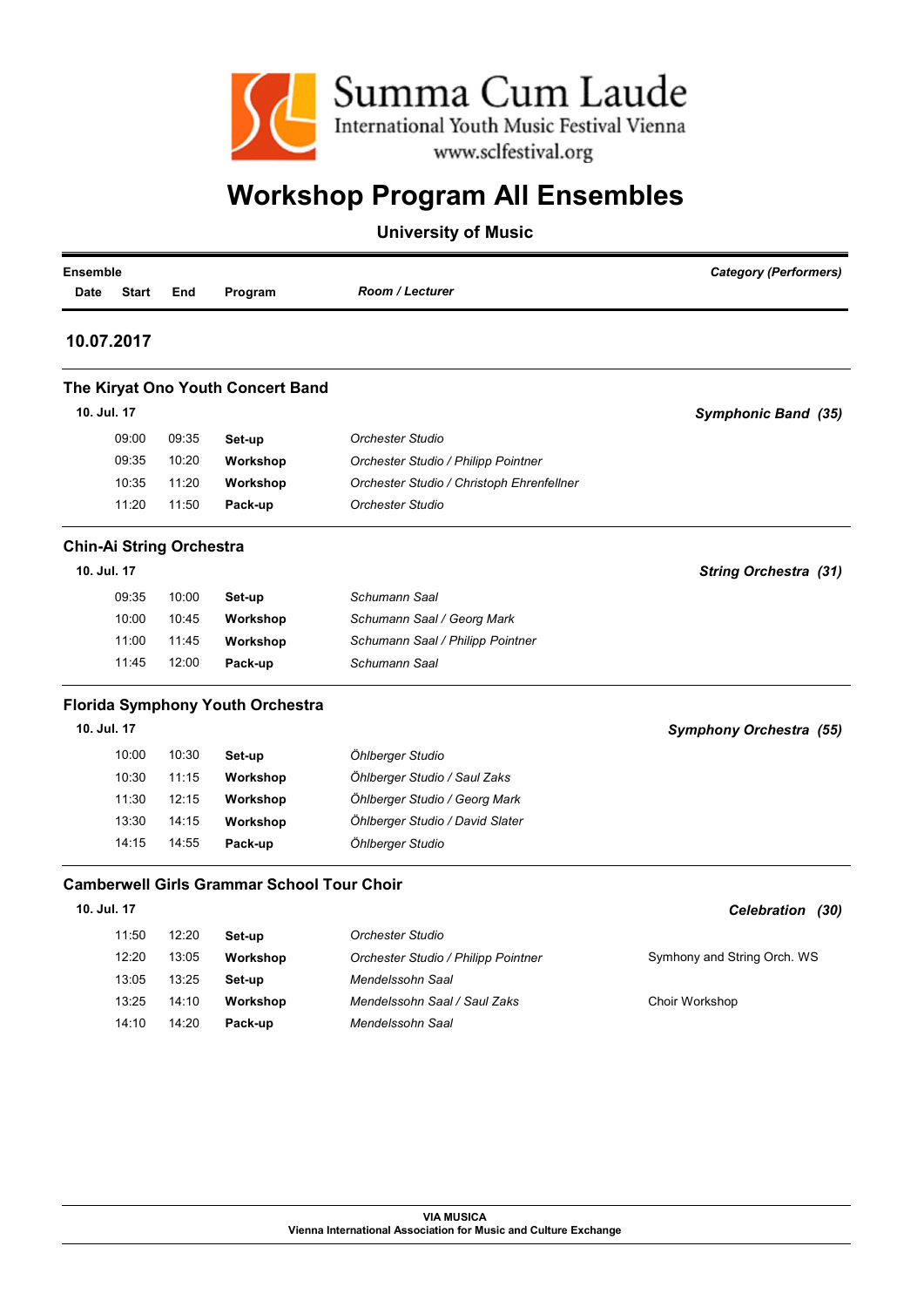

### University of Music

| <b>Ensemble</b> |                     |       |                                     |                                                                | <b>Category (Performers)</b> |
|-----------------|---------------------|-------|-------------------------------------|----------------------------------------------------------------|------------------------------|
| <b>Date</b>     | <b>Start</b>        | End   | Program                             | <b>Room / Lecturer</b>                                         |                              |
|                 |                     |       |                                     |                                                                |                              |
|                 |                     |       |                                     | <b>Camberwell Girls Grammar School Tour String Orchestra</b>   |                              |
| 10. Jul. 17     |                     |       |                                     |                                                                | Celebration (25)             |
|                 | 11:50               | 12:20 | Set-up                              | Orchester Studio                                               |                              |
|                 | 12:20               | 13:05 | Workshop                            | Orchester Studio / Philipp Pointner                            | Symhony and String Orch. WS  |
|                 | 13:05               | 13:25 | Set-up                              | Mendelssohn Saal                                               |                              |
|                 | 13:25               | 14:10 | Workshop                            | Mendelssohn Saal / Saul Zaks                                   | Choir Workshop               |
|                 | 14:10               | 14:20 | Pack-up                             | Mendelssohn Saal                                               |                              |
|                 |                     |       |                                     | <b>Camberwell Girls Grammar School Tour Symphony Orchestra</b> |                              |
| 10. Jul. 17     |                     |       |                                     |                                                                | Celebration (47)             |
|                 | 11:50               | 12:20 | Set-up                              | <b>Orchester Studio</b>                                        |                              |
|                 | 12:20               | 13:05 | Workshop                            | Orchester Studio / Philipp Pointner                            | Symphony and String Orch. WS |
|                 | 13:05               | 13:25 | Set-up                              | Mendelssohn Saal                                               |                              |
|                 | 13:25               | 14:10 | Workshop                            | Mendelssohn Saal / Saul Zaks                                   | Choir Workshop               |
|                 | 14:10               | 14:20 | Pack-up                             | Mendelssohn Saal                                               |                              |
|                 |                     |       |                                     | Kang Chiao International School Orchestra - East China Campus  |                              |
| 10. Jul. 17     |                     |       |                                     |                                                                | Celebration (63)             |
|                 | 11:55               | 12:25 | Set-up                              | Haydn Saal                                                     |                              |
|                 | 12:25               | 13:10 | Workshop                            | Haydn Saal / Christoph Ehrenfellner                            |                              |
|                 | 13:25               | 14:10 | Workshop                            | Haydn Saal / Philipp Pointner                                  |                              |
|                 | 14:10               | 14:30 | Pack-up                             | Haydn Saal                                                     |                              |
|                 | <b>Efroni Choir</b> |       |                                     |                                                                |                              |
| 10. Jul. 17     |                     |       |                                     |                                                                | Celebration (36)             |
|                 | 12:05               | 12:20 | Set-up                              | Schumann Saal                                                  |                              |
|                 | 12:20               | 13:05 | Workshop                            | Schumann Saal / Saul Zaks                                      |                              |
|                 | 13:05               | 13:20 | Pack-up                             | Schumann Saal                                                  |                              |
|                 |                     |       | Loreto Mandeville Hall Toorak Choir |                                                                |                              |
| 10. Jul. 17     |                     |       |                                     |                                                                | Celebration (39)             |
|                 | 13:25               | 13:50 | Set-up                              | Orchester Studio                                               |                              |
|                 | 13:50               | 14:35 | Workshop                            | Orchester Studio / Christoph Ehrenfellner                      | Orchestra Workhsop           |
|                 | 14:35               | 15:10 | Set-up                              | Schumann Saal                                                  |                              |
|                 | 15:10               | 15:55 | Workshop                            | Schumann Saal / Saul Zaks                                      | Choir Workshop               |
|                 | 15:55               | 16:05 | Pack-up                             | Schumann Saal                                                  |                              |

VIA MUSICA Vienna International Association for Music and Culture Exchange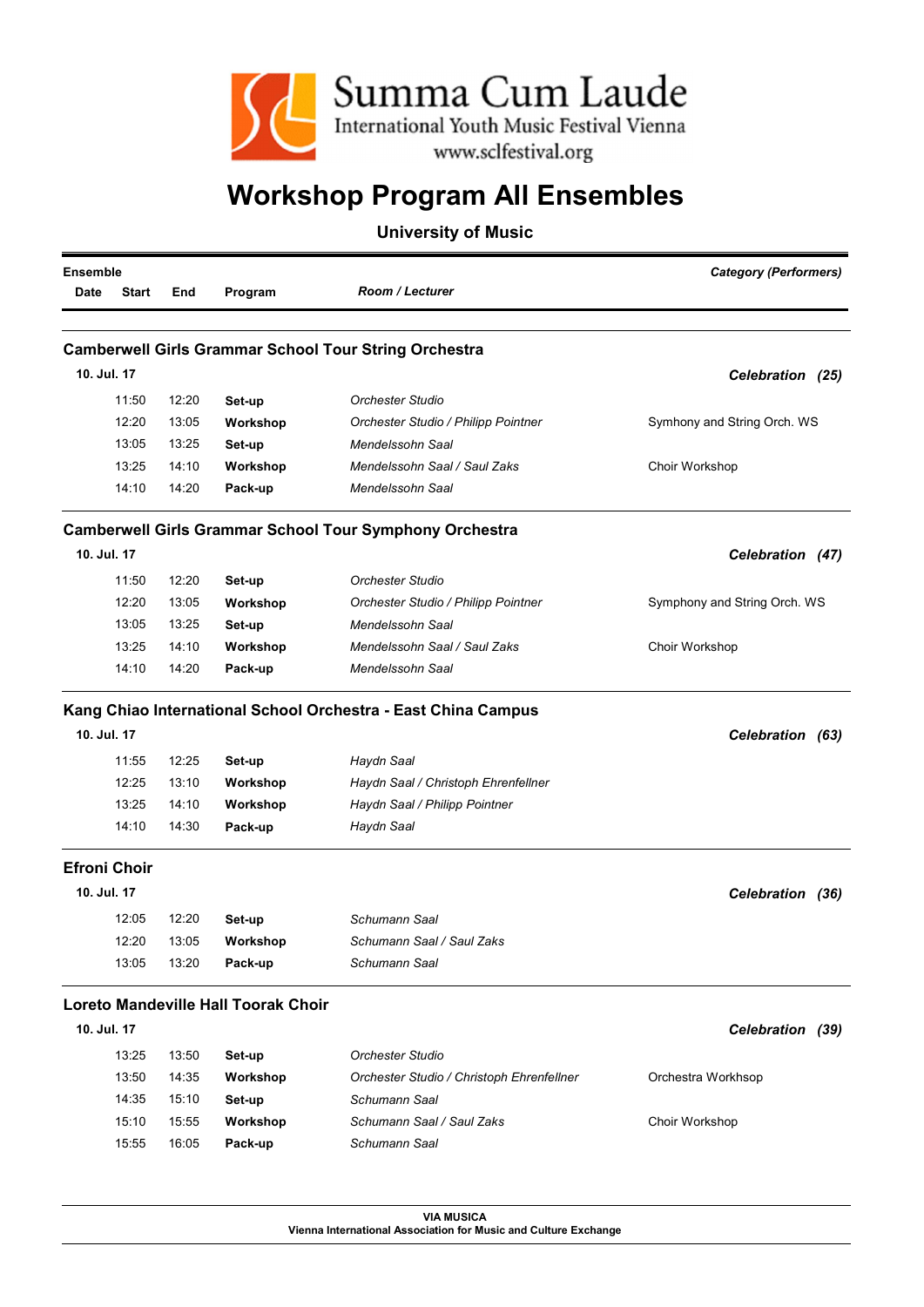

|             | <b>Ensemble</b> |                             |                                                  |                                                 | <b>Category (Performers)</b> |  |
|-------------|-----------------|-----------------------------|--------------------------------------------------|-------------------------------------------------|------------------------------|--|
| <b>Date</b> | <b>Start</b>    | End                         | Program                                          | <b>Room / Lecturer</b>                          |                              |  |
|             |                 |                             |                                                  |                                                 |                              |  |
| 10. Jul. 17 |                 |                             | Loreto Mandeville Hall Toorak Orchestra          |                                                 |                              |  |
|             |                 |                             |                                                  |                                                 | Celebration (47)             |  |
|             | 13:25           | 13:50                       | Set-up                                           | Orchester Studio                                |                              |  |
|             | 13:50           | 14:35                       | Workshop                                         | Orchester Studio / Christoph Ehrenfellner       | Orchestra Workshop           |  |
|             | 14:35           | 15:10                       | Set-up                                           | Schumann Saal                                   |                              |  |
|             | 15:10           | 15:55                       | Workshop                                         | Schumann Saal / Saul Zaks                       | Choir Workshop               |  |
|             | 15:55           | 16:15                       | Pack-up                                          | Schumann Saal                                   |                              |  |
|             |                 | <b>Thai Youth Orchestra</b> |                                                  |                                                 |                              |  |
| 10. Jul. 17 |                 |                             |                                                  |                                                 | Symphony Orchestra (63)      |  |
|             | 14:30           | 15:00                       | Set-up                                           | Haydn Saal                                      |                              |  |
|             | 15:00           | 15:45                       | Workshop                                         | Haydn Saal / Christoph Ehrenfellner             |                              |  |
|             | 16:00           | 16:45                       | Workshop                                         | Haydn Saal / Georg Mark                         |                              |  |
|             | 16:45           | 17:10                       | Pack-up                                          | Haydn Saal                                      |                              |  |
|             |                 |                             | <b>Caulfield Grammar School Kreisler Strings</b> |                                                 |                              |  |
| 10. Jul. 17 |                 |                             |                                                  |                                                 | Celebration (27)             |  |
|             | 16:50           | 17:05                       | Set-up                                           | Mendelssohn Saal                                |                              |  |
|             | 17:05           | 17:50                       | Workshop                                         | Mendelssohn Saal / Georg Mark                   |                              |  |
|             | 18:05           | 18:50                       | Workshop                                         | Mendelssohn Saal / David Slater                 |                              |  |
|             | 18:50           | 19:10                       | Pack-up                                          | Mendelssohn Saal                                |                              |  |
|             |                 |                             | <b>Caulfield Grammar School Chamber Strings</b>  |                                                 |                              |  |
| 10. Jul. 17 |                 |                             |                                                  |                                                 | <b>String Orchestra (23)</b> |  |
|             | 14:30           | 15:00                       | Set-up                                           | Mendelssohn Saal                                |                              |  |
|             | 15:00           | 15:45                       | Workshop                                         | Mendelssohn Saal / Georg Mark                   |                              |  |
|             | 16:05           | 16:50                       | Workshop                                         | Mendelssohn Saal / Saul Zaks                    |                              |  |
|             | 16:50           | 17:05                       | Pack-up                                          | Mendelssohn Saal                                |                              |  |
|             |                 |                             |                                                  | Zhong-Zheng Junior High School String Orchestra |                              |  |
| 10. Jul. 17 |                 |                             |                                                  |                                                 | <b>String Orchestra (49)</b> |  |
|             | 14:50           | 15:25                       | Set-up                                           | Öhlberger Studio                                |                              |  |
|             | 15:25           | 16:10                       | Workshop                                         | Öhlberger Studio / Philipp Pointner             |                              |  |
|             | 16:25           | 17:10                       | Workshop                                         | Öhlberger Studio / David Slater                 |                              |  |
|             | 17:10           | 17:30                       | Pack-up                                          | Öhlberger Studio                                |                              |  |